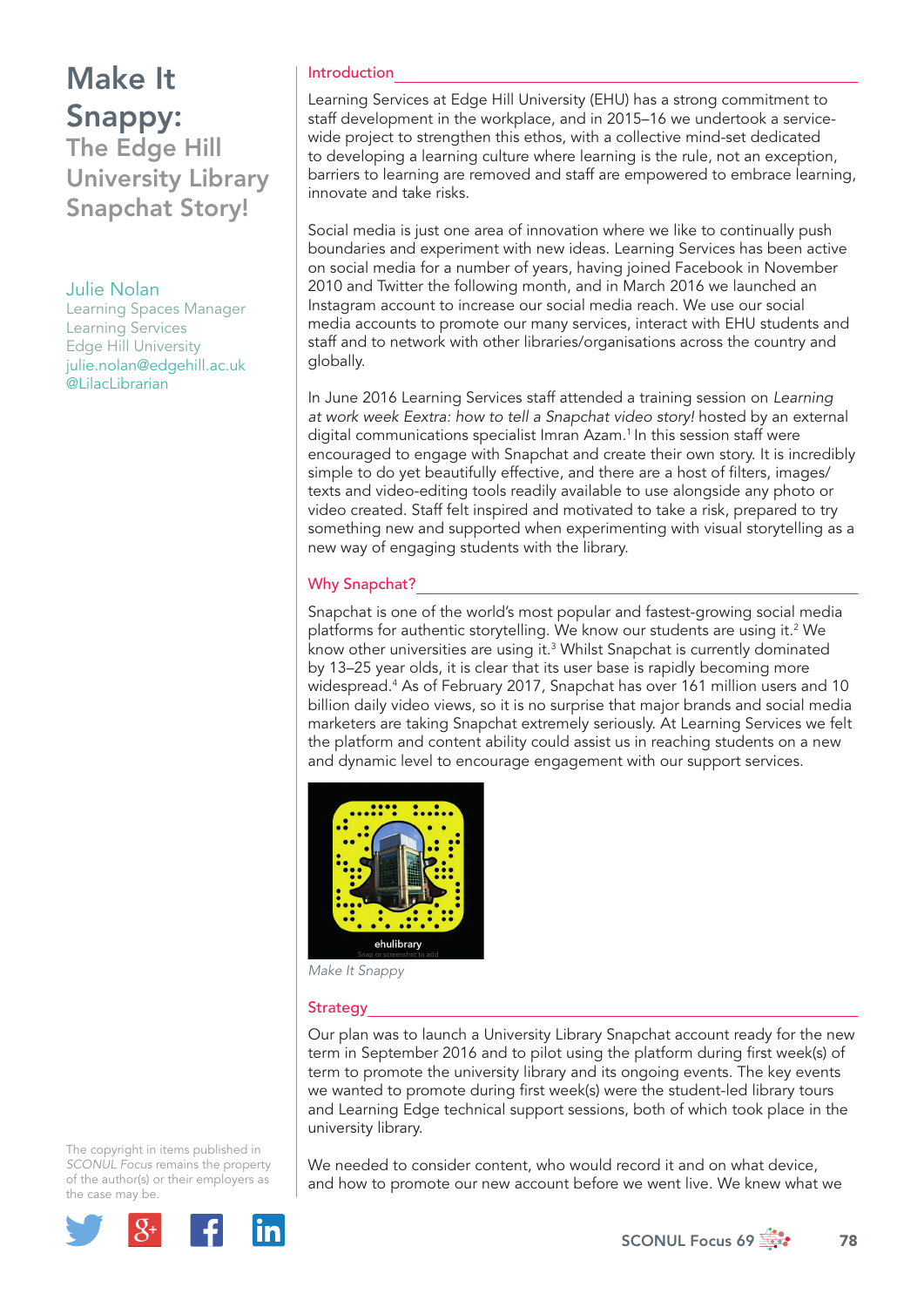# Make It Snappy:

The Edge Hill University Library Snapchat Story!

wanted to record (tours/drop-in sessions) and wanted the students delivering these sessions to be involved as much as possible, so a small task group was assigned to take photos/videos each day during the first two weeks. This included me, a graduate trainee and our Learning Spaces Co-ordinator. We used our own smartphones (Apple and Android) and/or library tablet (Android).

We wanted the stories to be relaxed in delivery but inviting in content, so we used videos and photographs, often employing filters and editing tools for added interest. We were promoting the tours/drop-ins while also providing a glimpse, before the students even stepped through our doorway, of what they could expect to see if they visited the library during the first week(s). Each day our first story would introduce the students delivering the sessions by providing photographs of them with their first name, in order to break that initial barrier.

In terms of promotion, we relied heavily on our already well-established social media platforms and updated our profile images on Twitter and Facebook to our Snapcode image and posting regularly throughout the first few weeks in September on all platforms to raise awareness of our new account. We used posters in our main foyer, the meeting area for library tours and drop-in sessions, and asked the students delivering the daily sessions to encourage new students to follow our Snapchat stories, and invite them to take part in our posts and create their own stories.



*First week tour guides First week drop in*

**Evaluation** 

Evaluating Snapchat is not as easy as evaluating other platforms as it requires a lot of manual interaction, and there is only a short window of opportunity to collect statistics. As soon as a story is posted, a 24-hour countdown begins until the story disappears forever… along with all the data. We posted a collection of photos and short videos every day during first and second weeks of term and each subsequent day we collected as many statistics as possible. There was no way (at the time<sup>4</sup>) to discover which stories were more popular as Snapchat played stories continuously, so if you viewed one it would run through them all.

*SCONUL Focus* remains the property of the author(s) or their employers as We recorded the day, date, new friends, total friends, number of stories posted, number of views per story and number of stories screen shot. During first week(s), through student word of mouth and social media promotion, 105 new friends were following our account. We didn't post during the



The copyright in items published in

the case may be.

SCONUL Focus 69  $\frac{1}{200}$  79